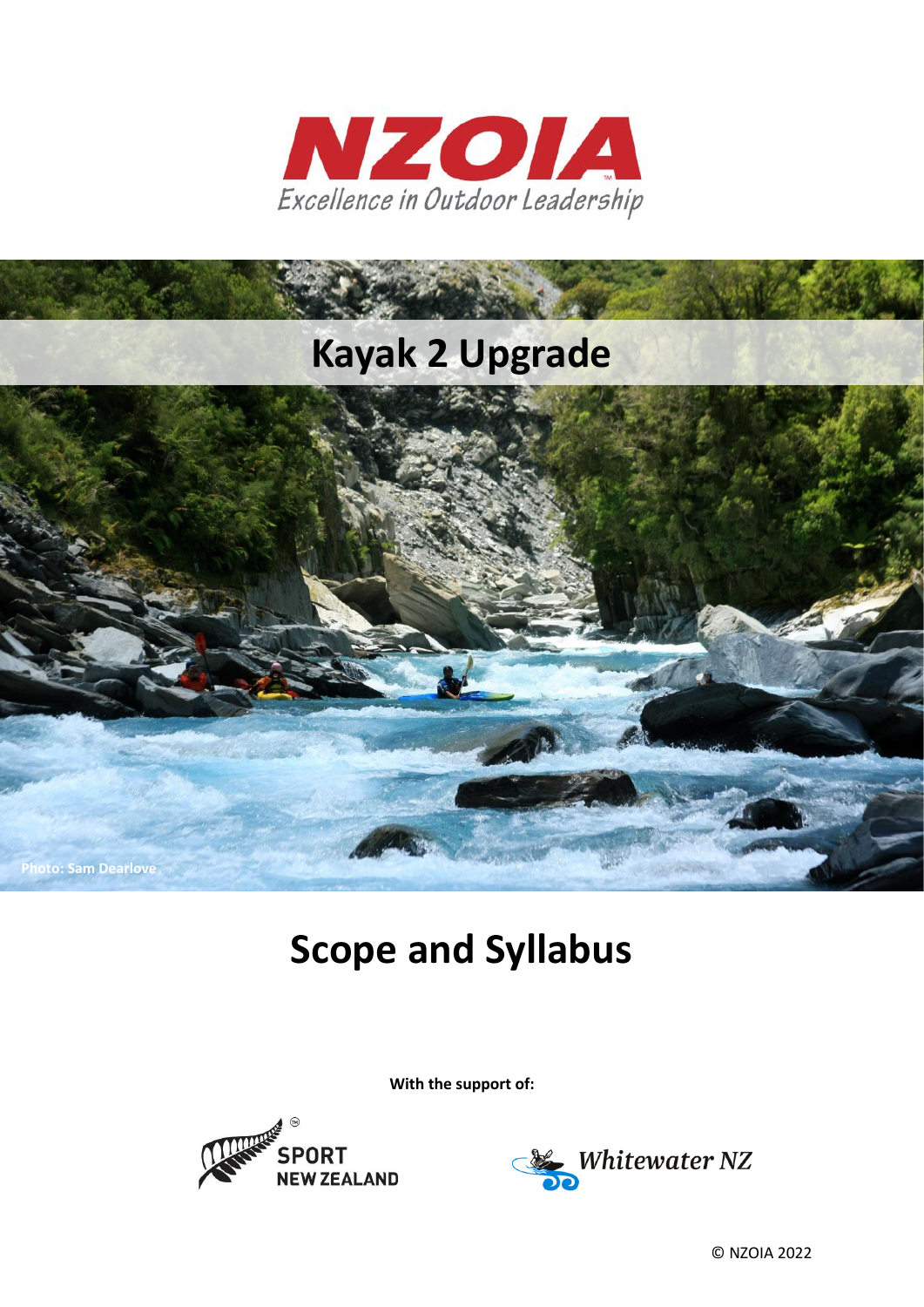# **NZOIA™ Kayak Upgrade 2 Scope**

# **Kayak 2 Profile**

The NZOIA Kayak 2 is able to:

- Demonstrate kayak skills on class 4 white water
- Lead and manage groups on class 3 white water
- Apply effective safety management
- Teach intermediate/advanced kayak rolling
- Teach intermediate/advanced flat water kayak skills
- Teach intermediate/advanced moving water skills
- Teach intermediate/advanced river running skills
- Teach river rescue techniques
- Role model and promote accepted environmental practices

# **Scope**

The holder of this qualification can:

- Organise, instruct and guide kayaking on class 3 white water
- Teach intermediate/advanced kayak skills on flat to class 3 white water

### **Prerequisites**

Be a current Full Member of NZOIA

Be 20 years old or over

Hold a current First Aid Certificate (minimum of 12 hours or 2 day course including some direct contact with course tutors)

Hold a current NZOIA Kayak 1 qualification. Refer to NZOIA's policy for exemptions.

Hold a NZOIA/WWNZ River Rescue 2 certificate

Have the following experience as evidence in a logbook.

#### **Personal experience** – at least:

- 100 river trips on 10 different river sections
- 20 river trips on class 4 white water (or above)

#### **Instructional experience** – at least:

- 40 river trips including
- 20 river trips leading and managing groups on class 3 white water (or above)

Instructing intermediate/advanced kayak skills:

- Rolling 10 sessions
- Flat water 10 sessions
- Moving water 10 sessions
- River rescue techniques 10 sessions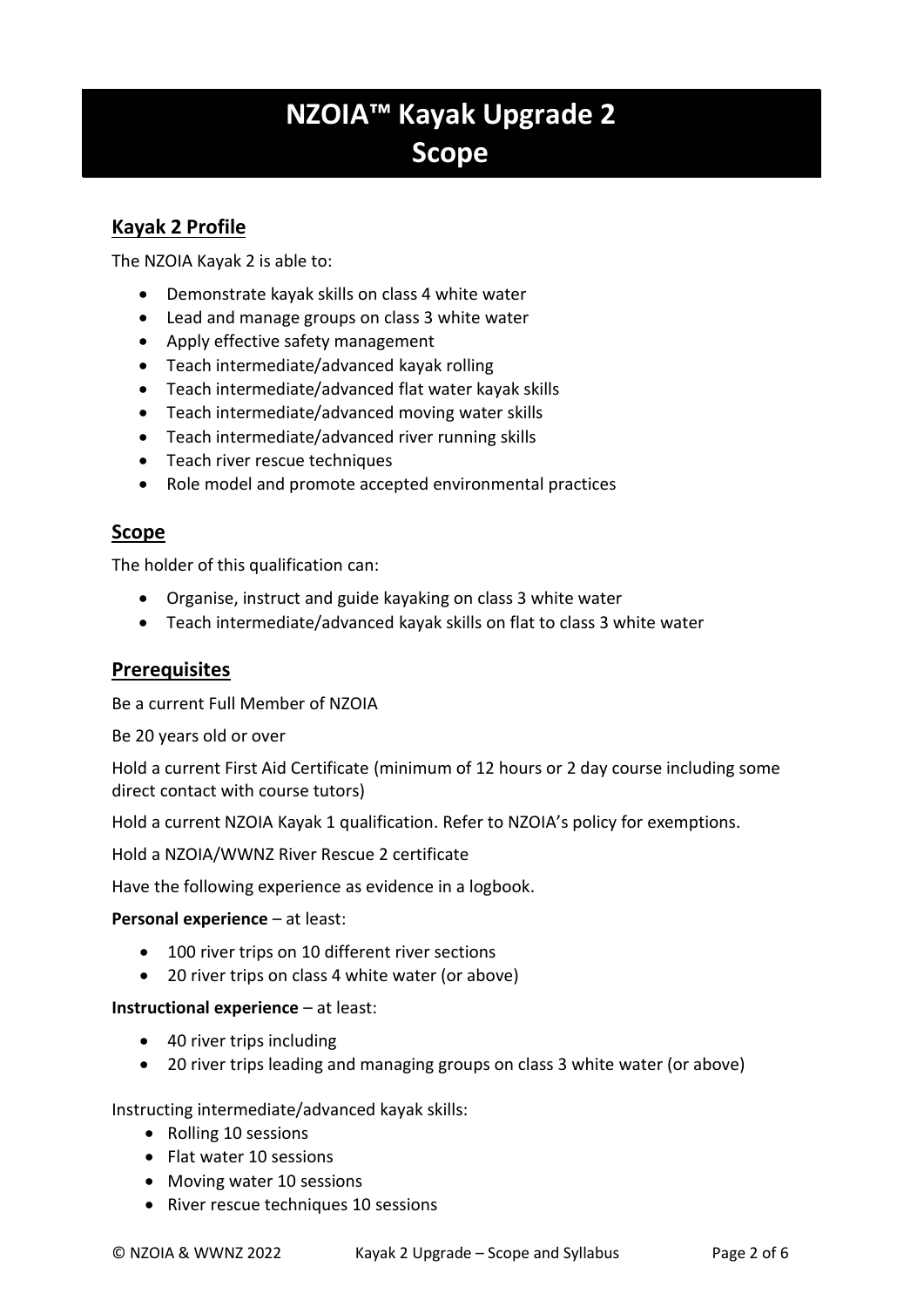A valid teaching session is an organised event with expected outcomes (not teaching friends informally).

A river trip is considered to be at least 2 hours duration from put in to get out on a recognised section of a river.

The prerequisite experience requirements are minimums, extra days are recommended so that a broad range of experience is gained. Experience will include co-instructing/guiding or working as an assistant instructor/guide.

# **Registration and Revalidation**

Registration and revalidation with NZOIA provide proof of currency for NZOIA qualification holders.

# **Syllabus**

# **Assessment Notes**

This syllabus outlines what the content of the assessment will include and gives an idea of what assessment tasks the candidate will be asked to complete. All judgements on how the candidate meets the syllabus must be based on current good practice and industry standards.

Assessors use three types of direct evidence to judge a candidate's competency:

- Written questions/assignment
- Questioning and discussion
- Observation of practical tasks

Depending on location and conditions Assessors may use scenarios for candidates to demonstrate knowledge and skills.

The NZOIA Kayak 2 candidate is expected to demonstrate any of the competencies outlined in the NZOIA Class III – River Management and NZOIA Kayak 1 Scope and Syllabus, as well as the following competencies:

# **Technical Competence**

#### **2. Demonstrate knowledge of kayaking and the history of kayaking**

The candidate will understand and show awareness of:

- **2.1** The development of kayaking as a sport including current trends
- **2.2** The types of white water kayaking currently undertaken in New Zealand e.g. slalom, freestyle, extreme racing, multisport
- **2.3** The role and contribution of relevant associations to white water kayaking e.g. Whitewater NZ, Recreation Aotearoa, DOC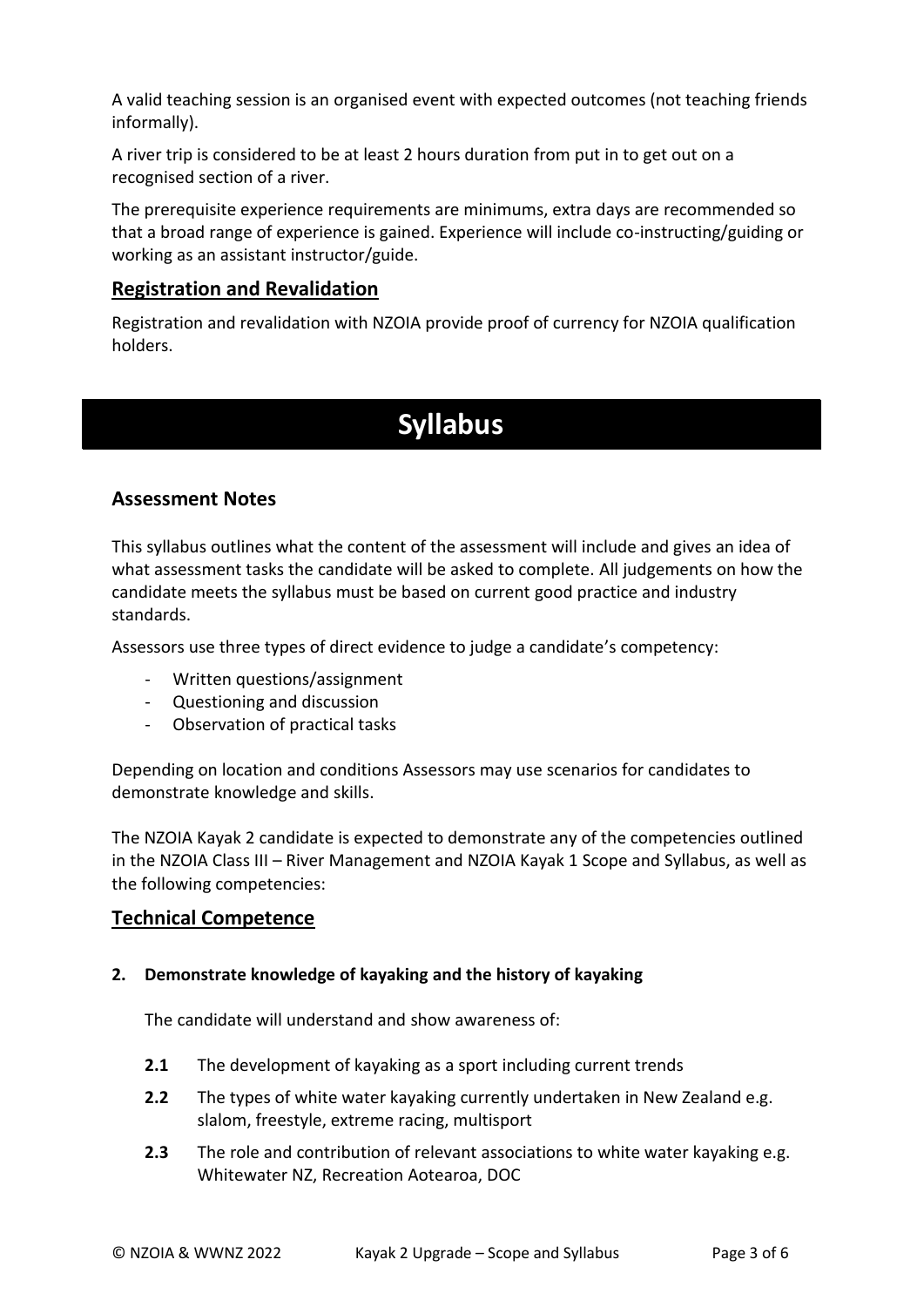The candidate will be able to:

**2.4** Identify and critique learning resources for kayak instruction/techniques

## **3. Demonstrate and/or describe the care and correct use of kayak equipment and clothing**

The candidate will:

- **3.1** Role model equipment that is in good condition and well maintained for use up to and including class 4 white water environments
- **3.2** Carry and use equipment appropriate for a class 4 river environment
- **3.3** Demonstrate safe transportation of kayaks on trailers and/or roof racks
- **3.4** Describe the use of, advantages and limitations of different methods of communication on the river e.g. PLB, satellite messenger, hand and paddle signals

#### **4. Personal intermediate/advanced kayak skills**

The candidate will demonstrate the following role model kayaking skills (i.e. making good visual images suitable for clients to learn from) on class 3:

**4.1** A kayak roll on both sides

The candidate will demonstrate a range of skills to enhance a client's river running skills and experience:

- **4.2** Personal intermediate freestyle and river play moves for example:
	- Waves; surfing, carving, flat spin
	- Holes; maneuver, spin, blast
	- Eddy line; stern squirt, screw up, stall, cartwheel
- **4.3** Practical knowledge of slalom skills:
	- Applying slalom techniques to enhance a client's river running skills
	- Upstream gate techniques; 'S' turn, control maintaining speed, stroke placement and timing
	- Downstream gate techniques; stagger sequence, maintaining speed, effective use of inside pole
	- Posture; use of core, body rotation, upright body, head up

### **The Environment**

#### **8. Role model and promote accepted environmental practices**

The candidate will:

- **8.1** Role model and promote cultural awareness and respect of Māori, tāngata whenua and all international visitors
- **8.2** Discuss concepts of Te Ao Māori specific to the river environment including kaitiakitanga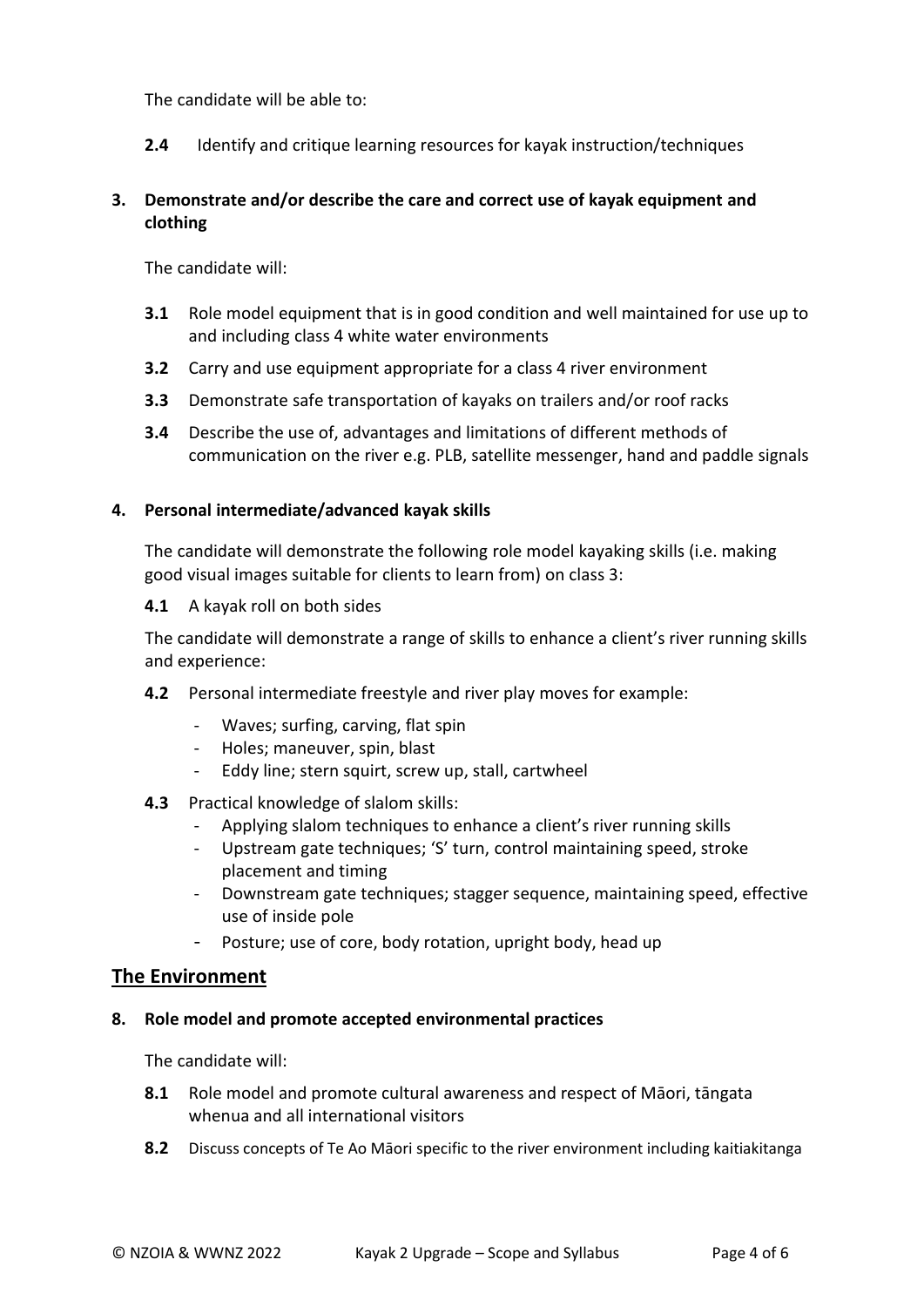# **Instruction**

#### **11. Prepare and deliver teaching sessions**

The candidate will:

- **11.1** Develop aims based on knowledge of clients and timeframes
- **11.2** Plan a logical and safe sequence of teaching progressions
- **11.3** Select and prepare a suitable location for client success
- **11.4** Brief the clients and outline the learning outcomes
- **11.5** Demonstrated a wide and in-depth knowledge of the topic
- **11.6** Use a variety of clear demonstrations and explanations
- **11.7** Be able to discuss the theory behind a particular technique
- **11.8** Use appropriate terminology
- **11.9** Use a range of teaching skills and methods
- **11.10** Provide opportunities for clients to practice
- **11.11** Deliver a variety of feedback methods that are timely and specific
- **11.12** Adapt the session to suit the client needs and progress
- **11.13** Maintain a positive learning environment

### **12. Teach intermediate/advanced kayak rolling**

The candidate will demonstrate:

- **12.1** The ability to critique and enhance an existing sweep roll
- **12.2** Teaching another rolling technique applicable to the clients e.g. C to C, back deck, hand roll

### **13. Teach intermediate/advanced flat water kayak skills**

The candidate will demonstrate:

- **13.1** The ability to teach a range of kayak strokes and techniques on flat water appropriate to the client's needs e.g.
	- Forward and reverse stokes
	- Sweep strokes
	- Bracing (low/high)
	- Turning techniques (carve, skid, pivot)
	- Draw strokes (to move a kayak sideways)
	- Gliding draw strokes (range of stern to bow) to maintain speed and control turning radius